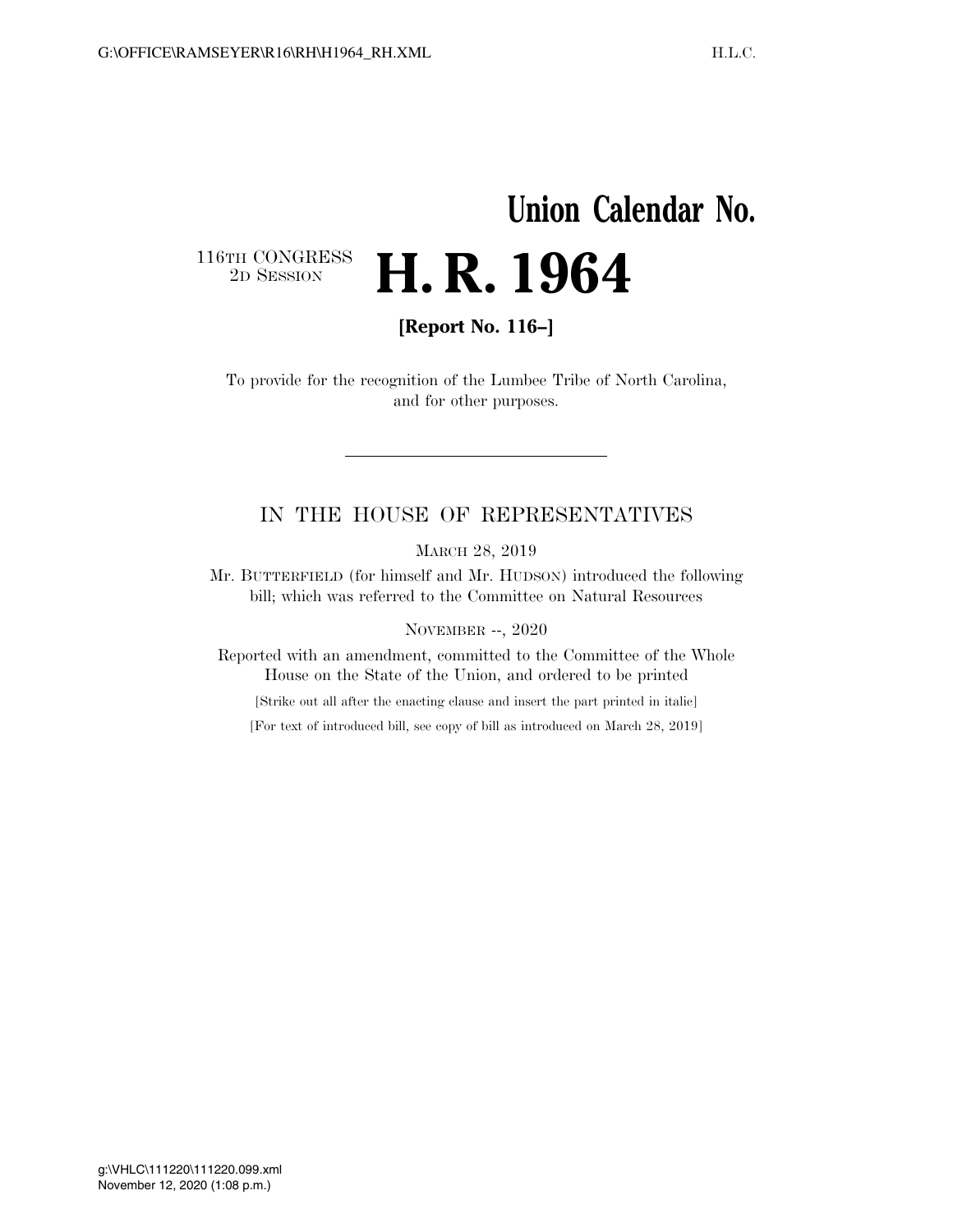# **A BILL**

To provide for the recognition of the Lumbee Tribe of North Carolina, and for other purposes.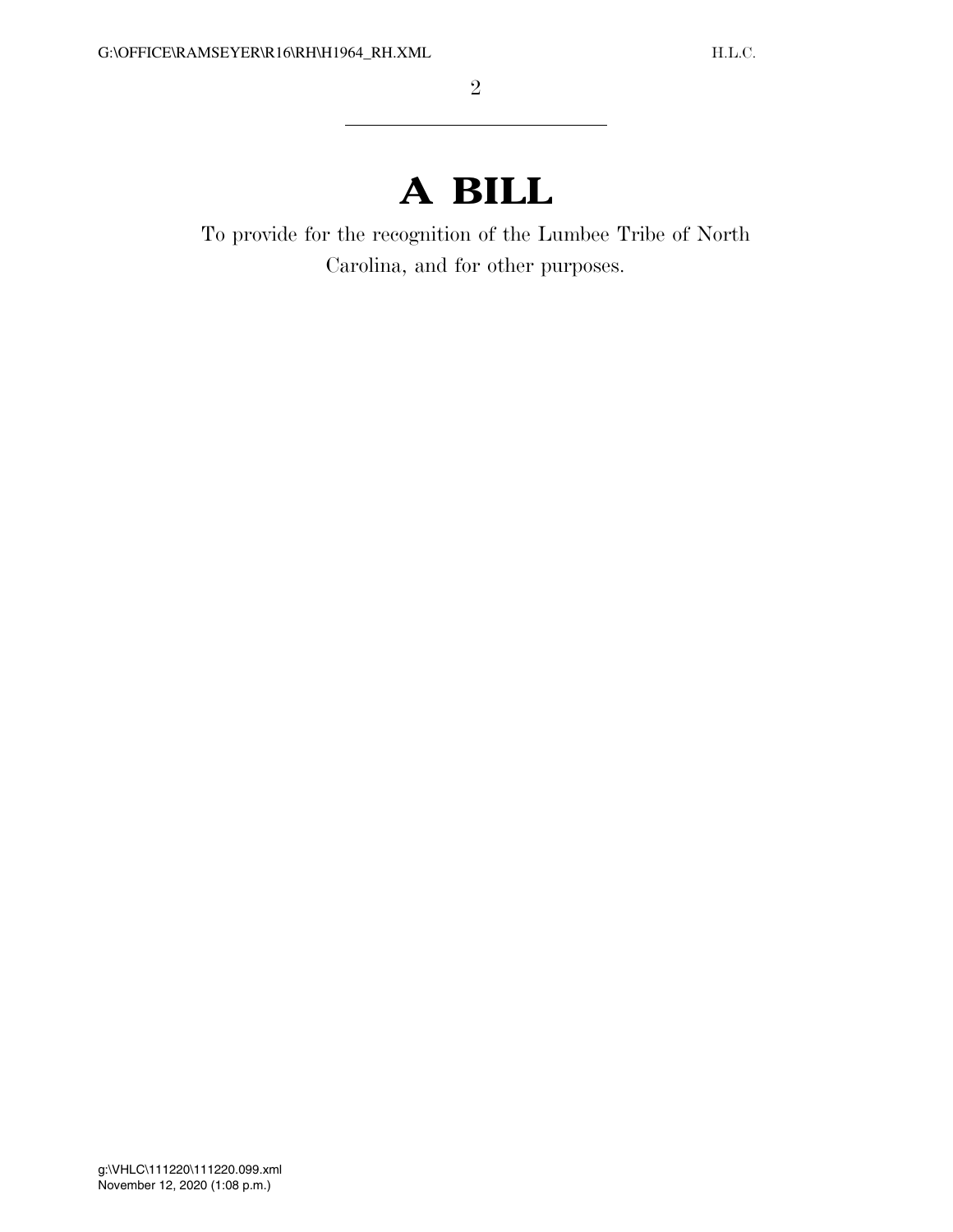| 1  | Be it enacted by the Senate and House of Representa-         |
|----|--------------------------------------------------------------|
| 2  | tives of the United States of America in Congress assembled, |
| 3  | <b>SECTION 1. SHORT TITLE.</b>                               |
| 4  | This Act may be cited as the "Lumbee Tribe of North"         |
| 5  | Carolina Recognition Act".                                   |
| 6  | <b>SEC. 2. FEDERAL RECOGNITION.</b>                          |
| 7  | The Act of June 7, 1956 (70 Stat. 254, chapter 375),         |
| 8  | is amended—                                                  |
| 9  | $(1)$ by striking section 2;                                 |
| 10 | $(2)$ in the first sentence of the first section, by         |
| 11 | striking "That the Indians" and inserting the fol-           |
| 12 | lowing:                                                      |
| 13 | "SEC. 3. DESIGNATION OF LUMBEE INDIANS.                      |
| 14 | "The Indians";                                               |
| 15 | $(3)$ in the preamble—                                       |
| 16 | $(A)$ by inserting before the first undesig-                 |
| 17 | nated clause the following:                                  |
| 18 | "SECTION 1. FINDINGS.                                        |
| 19 | "Congress finds that—";                                      |
| 20 | (B) by designating the undesignated clauses                  |
| 21 | as paragraphs $(1)$ through $(4)$ , respectively, and        |
| 22 | <i>indenting appropriately;</i>                              |
| 23 | $(C)$ by striking "Whereas" each place it ap-                |
| 24 | pears;                                                       |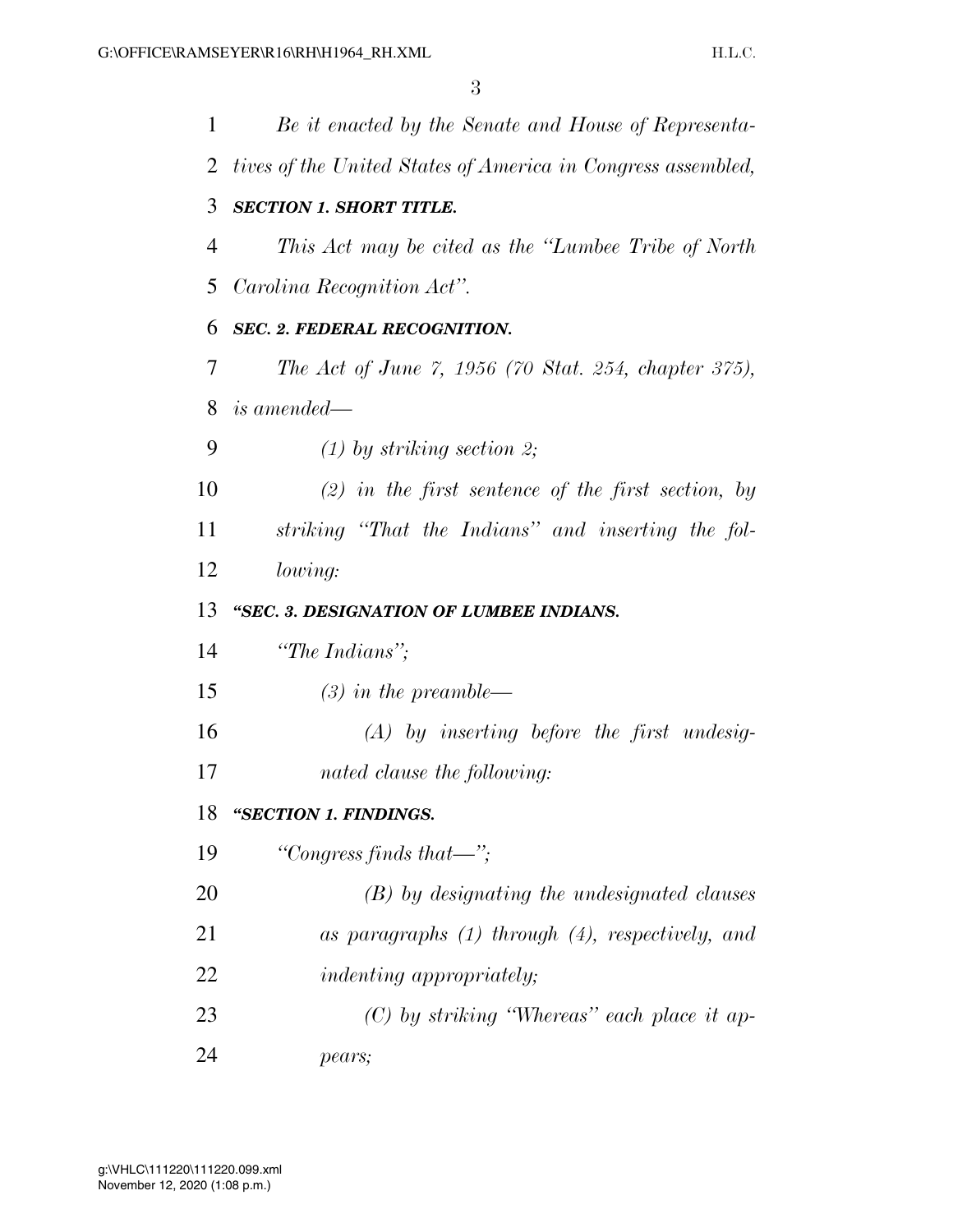| $\mathbf{1}$   | $(D)$ by striking "and" after the semicolon at              |
|----------------|-------------------------------------------------------------|
| $\overline{2}$ | the end of each of paragraphs $(1)$ and $(2)$ (as so        |
| 3              | designated); and                                            |
| $\overline{4}$ | $(E)$ in paragraph $(4)$ (as so designated), by             |
| 5              | striking ": Now, therefore," and inserting a pe-            |
| 6              | riod;                                                       |
| 7              | $(4)$ by moving the enacting clause so as to ap-            |
| 8              | $pear$ before section 1 (as so designated);                 |
| 9              | $(5)$ by striking the last sentence of section 3 (as        |
| 10             | designated by paragraph $(2)$ );                            |
| 11             | $(6)$ by inserting before section 3 (as designated          |
| 12             | by paragraph $(2)$ ) the following:                         |
|                |                                                             |
| 13             | "SEC. 2. DEFINITIONS.                                       |
| 14             | $\lq$ <sup>Th</sup> this Act:                               |
| 15             | "(1) SECRETARY.—The term 'Secretary' means                  |
| 16             | the Secretary of the Interior.                              |
| 17             | (2)<br>TRIBE.—The term 'Tribe' means<br><i>the</i>          |
| 18             | Lumbee Tribe of North Carolina or the Lumbee Indi-          |
| 19             | ans of North Carolina."; and                                |
| 20             | $(7)$ by adding at the end the following:                   |
| 21             | "SEC. 4. FEDERAL RECOGNITION.                               |
| 22             | "(a) IN GENERAL.—Federal recognition is extended to         |
| 23             | the Tribe (as designated as petitioner number 65 by the Of- |
|                | 24 fice of Federal Acknowledgment).                         |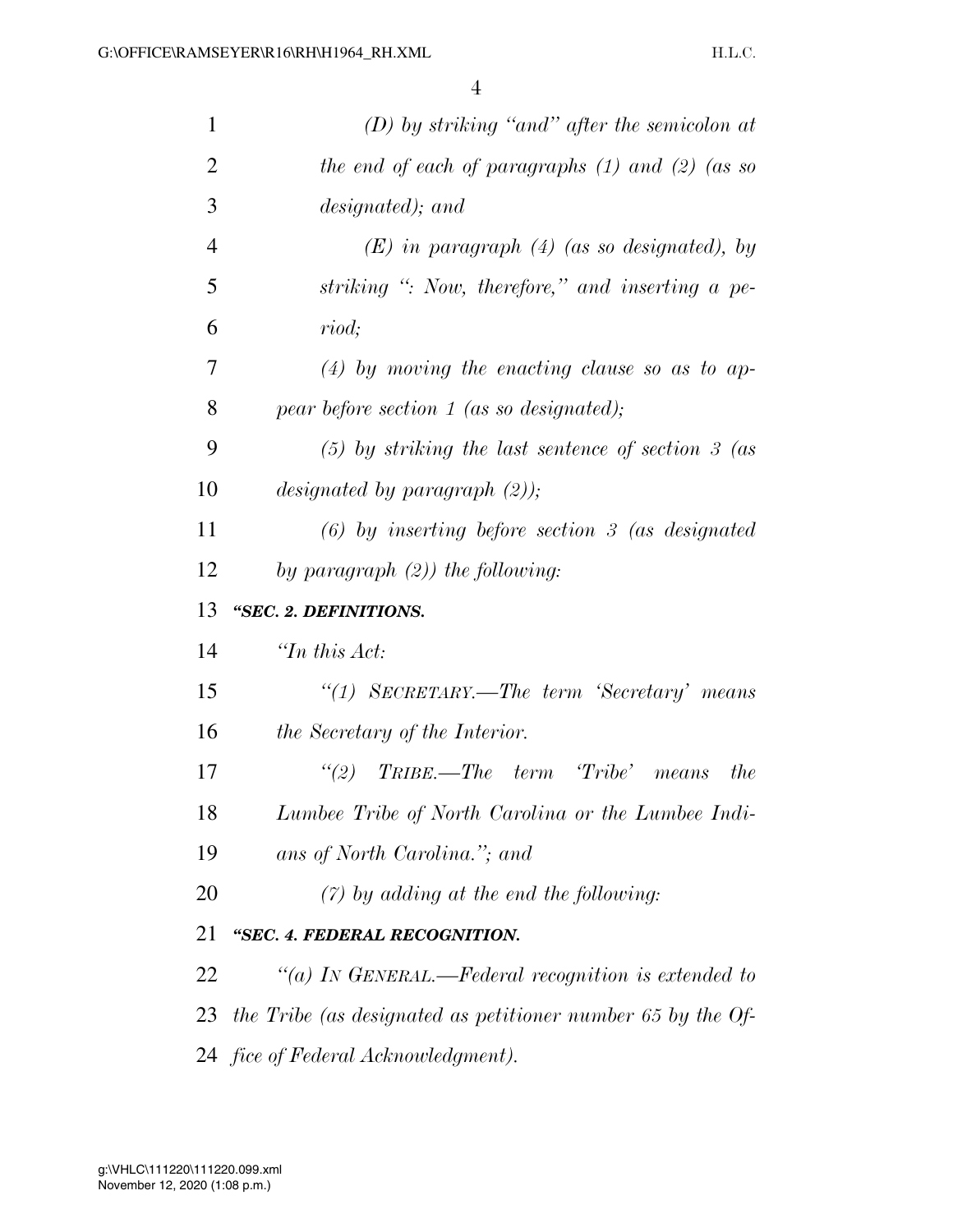*''(b) APPLICABILITY OF LAWS.—All laws and regula- tions of the United States of general application to Indians and Indian tribes shall apply to the Tribe and its members. ''(c) PETITION FOR ACKNOWLEDGMENT.—Notwith- standing section 3, any group of Indians in Robeson and adjoining counties, North Carolina, whose members are not enrolled in the Tribe (as determined under section 5(d)) may petition under part 83 of title 25 of the Code of Federal Regulations for acknowledgment of tribal existence.* 

#### *''SEC. 5. ELIGIBILITY FOR FEDERAL SERVICES.*

 *''(a) IN GENERAL.—The Tribe and its members shall be eligible for all services and benefits provided by the Fed-eral Government to federally recognized Indian tribes.* 

 *''(b) SERVICE AREA.—For the purpose of the delivery of Federal services and benefits described in subsection (a), those members of the Tribe residing in Robeson, Cum- berland, Hoke, and Scotland counties in North Carolina shall be deemed to be residing on or near an Indian reserva-tion.* 

 *''(c) DETERMINATION OF NEEDS.—On verification by the Secretary of a tribal roll under subsection (d), the Sec- retary and the Secretary of Health and Human Services shall—*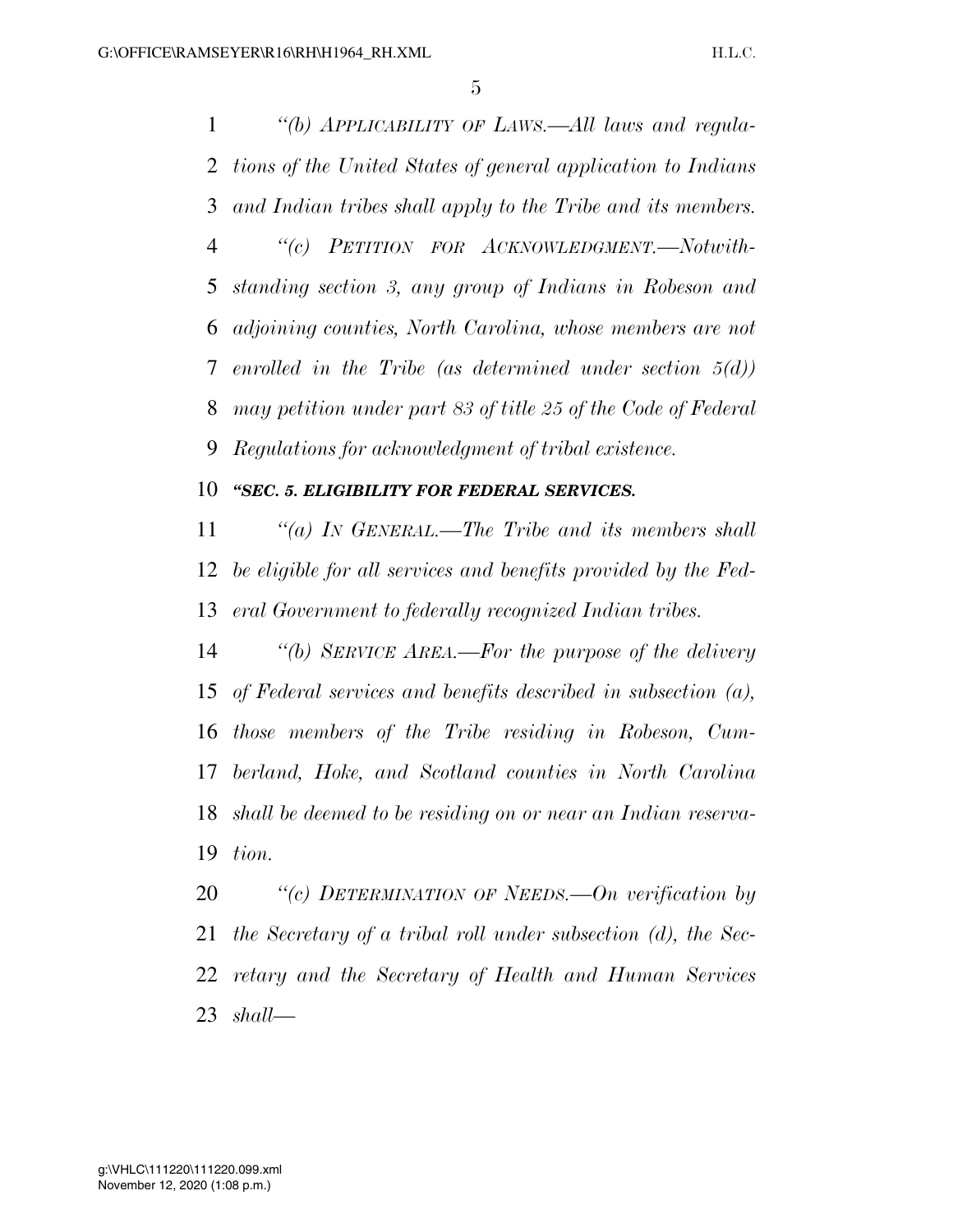| 1              | $\lq (1)$ develop, in consultation with the Tribe, a         |
|----------------|--------------------------------------------------------------|
| $\overline{2}$ | determination of needs to provide the services for           |
| 3              | which members of the Tribe are eligible; and                 |
| $\overline{4}$ | "(2) after the tribal roll is verified, each submit          |
| 5              | to Congress a written statement of those needs.              |
| 6              | "(d) TRIBAL ROLL.—                                           |
| 7              | "(1) In GENERAL.—For purpose of the delivery                 |
| 8              | of Federal services and benefits described in sub-           |
| 9              | section $(a)$ , the tribal roll in effect on the date of en- |
| 10             | actment of this section shall, subject to verification by    |
| 11             | the Secretary, define the service population of the          |
| 12             | Tribe.                                                       |
| 13             | "(2) VERIFICATION LIMITATION<br>AND<br>DEAD-                 |
| 14             | LINE.—The verification by the Secretary under para-          |
| 15             | graph $(1)$ shall—                                           |
| 16             | $\lq (A)$ be limited to confirming documentary               |
| 17             | proof of compliance with the membership criteria             |
| 18             | set out in the constitution of the Tribe adopted             |
| 19             | on November 16, 2001; and                                    |
| 20             | $\lq\lq(B)$ be completed not later than 2 years              |
| 21             | after the submission of a digitized roll with sup-           |
| 22             | porting documentary proof by the Tribe to the                |
| 23             | Secretary.                                                   |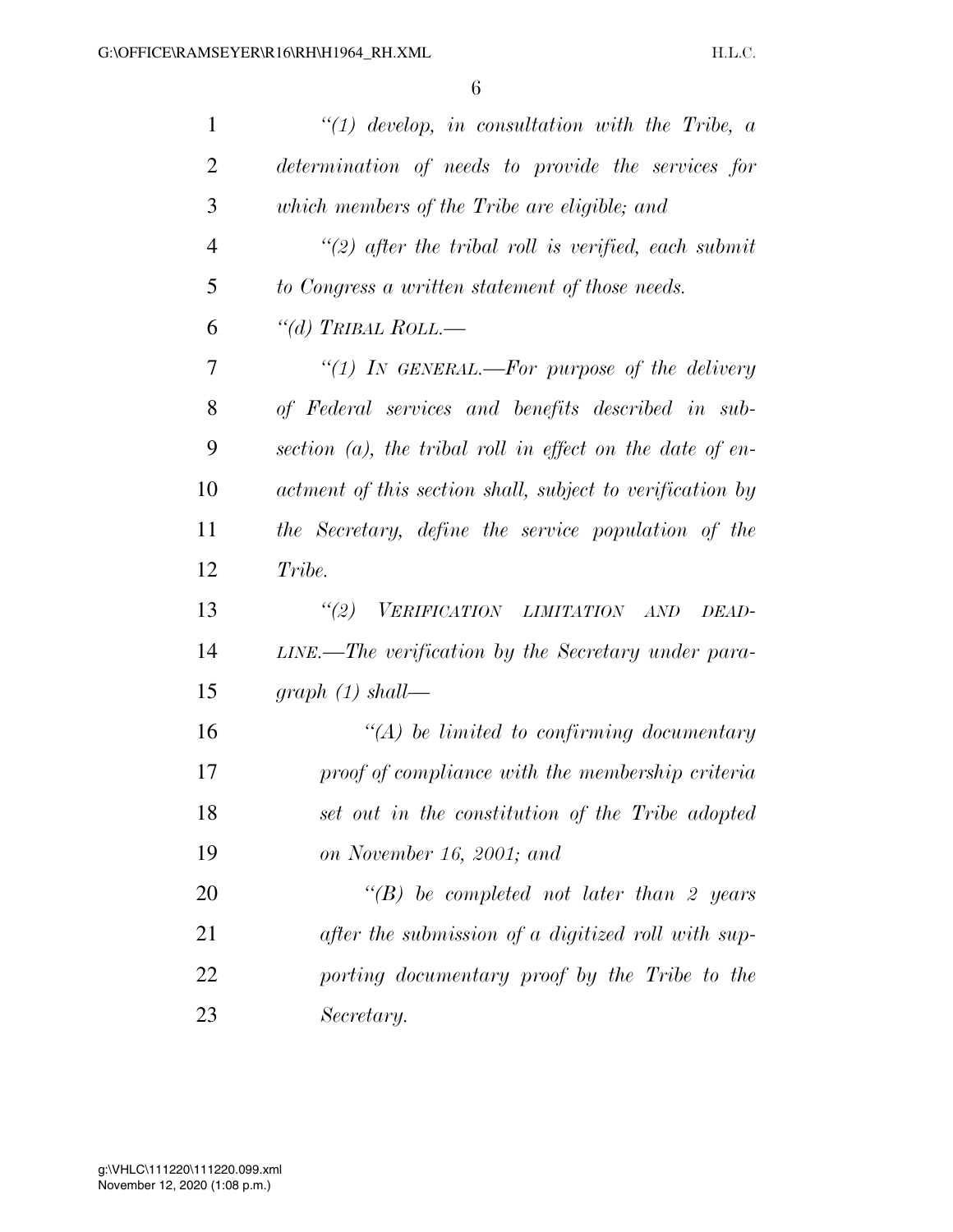#### *''SEC. 6. AUTHORIZATION TO TAKE LAND INTO TRUST.*

 *''(a) IN GENERAL.—Notwithstanding any other provi- sion of law, the Secretary is hereby authorized to take land into trust for the benefit of the Tribe.* 

 *''(b) TREATMENT OF CERTAIN LAND.—An application to take into trust land located within Robeson County, North Carolina, under this section shall be treated by the Secretary as an 'on reservation' trust acquisition under part 151 of title 25, Code of Federal Regulations (or a suc-cessor regulation).* 

#### *''SEC. 7. JURISDICTION OF STATE OF NORTH CAROLINA.*

 *''(a) IN GENERAL.—With respect to land located with- in the State of North Carolina that is owned by, or held in trust by the United States for the benefit of, the Tribe, or any dependent Indian community of the Tribe, the State of North Carolina shall exercise jurisdiction over—*

- *''(1) all criminal offenses that are committed; and*
- *''(2) all civil actions that arise.*
- *''(b) TRANSFER OF JURISDICTION.—*

 *''(1) IN GENERAL.—Subject to paragraph (2), the Secretary may accept on behalf of the United States, after consulting with the Attorney General of the United States, any transfer by the State of North Carolina to the United States of any portion of the jurisdiction of the State of North Carolina described*